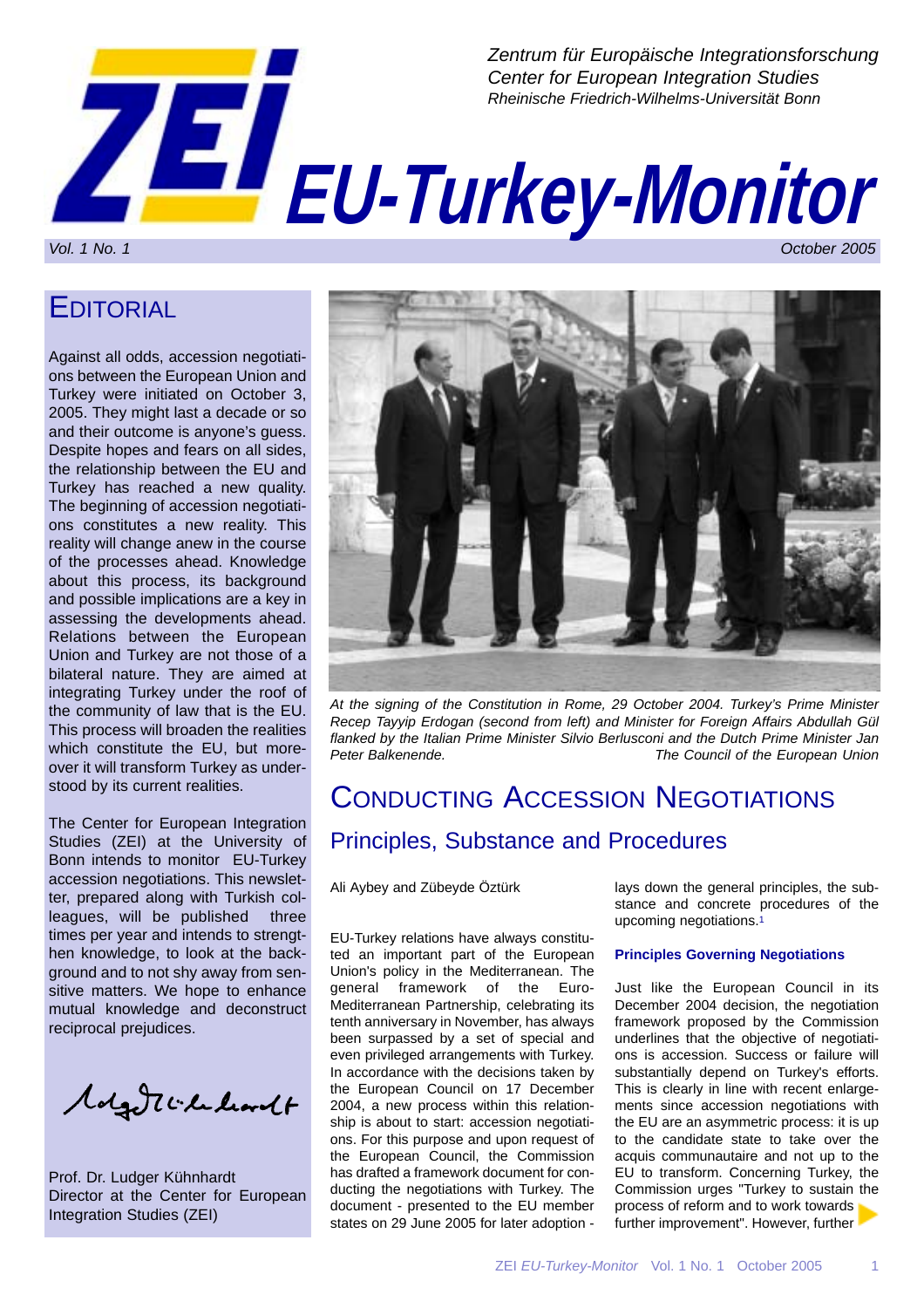progress can only be ensured if accession as generally accepted aim of negotiations is maintained. As can be seen from the EU's efforts to promote reforms in other Mediterranean countries, these efforts are rarely successful because the major driving force - the option to become a member of the EU - is not a given.

In accordance with its particular focus on political reforms, the EU reserves the right to suspend negotiations if Turkey persistently violates central principles. Besides a functioning democracy, respect for human rights, guarantee of fundamental freedoms and liberties, the EU also requires Turkey to uphold good relations with its neighbours. This implies a commitment to settle the conflict over Cyprus, leading eventually to Turkey's recognition of the Republic of Cyprus.

#### **The Substance of Negotiations**

For Turkey, the substance of negotiations is the takeover of the entire acquis communautaire. Exceptionally, there might be transitional measures put into place in order to soften the impact of entry into the Union to a reasonable degree in areas where this seems necessary. What has widely been criticised by supporters of the Turkish cause is that the option for "permanent safeguard clauses" has - again - been included in the Commission document.

As Turkey's accession is likely to have substantial financial consequences, negotiations cannot be concluded before the Financial Framework for 2014 onwards is established.

#### **Procedures**

Even though negotiation procedures are of vital interest to the formulation of a negotiation strategy, the Commission document is quite brief in this respect. As has been the case in former enlargements, the Commission first undertakes a screening, i.e. examining the acquis and assessing the state of preparations by Turkey. Already in this stage - as well as in negotiations - the acquis is subdivided in 35 different chapters. Even though these chapters are negotiated separately, no specific agreement will be considered as final unless overall agreement on all chapters has been reached. Nonetheless, if a negotiated chapter is to be closed provisionally, the Council will lay down benchmarks for doing so. Where appropriate, this might already apply to the opening of certain chapters. In this process of benchmarking, it again becomes evident that most efforts in the process are up to Turkey.

However, the strength of the Union lies in its acquis, establishing a common legal basis for all European citizens and thereby fostering security, predictability and prosperity. Therefore, any reform that brings Turkey closer to the EU is a worthwhile effort, even though it might only pay off after a considerable time - the time needed to successfully conclude membership negotiations and to become fully accepted member of the European Union.

1) The document is available at: http:// europa.eu.int/comm/enlargement/docs/pdf /negotiating\_framework\_turkey.pdf.

*Ali Aybey and Zübeyde Öztürk are Master Fellows at ZEI*

### THE 35 CHAPTERS Preliminary Indicative List

- 1 Free movement of goods
- 2 Freedom of movement for workers
- 3 Right of establishment and freedom to provide services
- 4 Free movement of capital
- 5 Public procurement
- 6 Company law
- 7 Intellectual property law
- 8 Competition policy
- 9 Financial services
- 10 Information society and media
- 11 Agriculture and rural development
- 12 Food safety, veterinary and phytosanitary policy
- 13 Fisheries
- 14 Transport policy
- 15 Energy
- 16 Taxation
- 17 Economic and monetary policy
- 18 Statistics
- 19 Social policy and employment
- 20 Enterprise and industrial policy
- 21 Trans-European networks
- 22 Regional policy and coordination of structural instruments
- 23 Judiciary and fundamental rights
- 24 Justice, freedom and security
- 25 Science and research
- 26 Education and culture
- 27 Environment
- 28 Consumer and health protection
- 29 Customs union
- 30 External relations
- 31 Foreign, security and defence policy
- 32 Financial control
- 33 Financial and budgetary provisions
- 34 Institutions
- 35 Other issues

### **ZEI PUBLICATIONS**

#### **ZEI Discussion Papers**

Erol Esen: Grundzüge der Kommunalverwaltung und die europäische Integration der Türkei, ZEI Discussion Paper, C 147/2005.

Ioannis Kasoulides: Cyprus and its Accession to the European Union, ZEI Discussion Paper, C 47/1999.

#### **ZEI Working Papers**

Konstantinos Drakos, Ali M. Kutan: Opposites Attract: The Case of Greek and Turkish Financial Markets, ZEI Working Paper, B 6/2001.

Sübidey Togan, Hasan Ersel: Foreign Exchange Regime, the Real Exchange Rate and Current Account Sustainability: The Case of Turkey, ZEI Working Paper, B 17/2004.

## EU-TURKEY

### A Brief Statistical Comparison

| <b>EU 25</b>              |                                                                | <b>Turkey</b>           |
|---------------------------|----------------------------------------------------------------|-------------------------|
| 3,976,000 km <sup>2</sup> | Area                                                           | 781,000 km <sup>2</sup> |
| 456,950,000               | Population                                                     | 69,660,000              |
| 0.2%                      | Population growth rate                                         | 1.1%                    |
| 39                        | Median age                                                     | 28                      |
| 5%<br><b>27%</b><br>68%   | Share of labor force in<br>agriculture<br>industry<br>services | 36%<br>23%<br>41%       |
| 18,341 Euro               | GDP/capita                                                     | 4,952 Euro              |
| 2.4%                      | <b>GDP</b> growth rate                                         | 8.2%                    |
| 2.1%                      | Inflation rate                                                 | 9.3%                    |
|                           |                                                                |                         |

Sources: www.cia.gov / europa.eu.int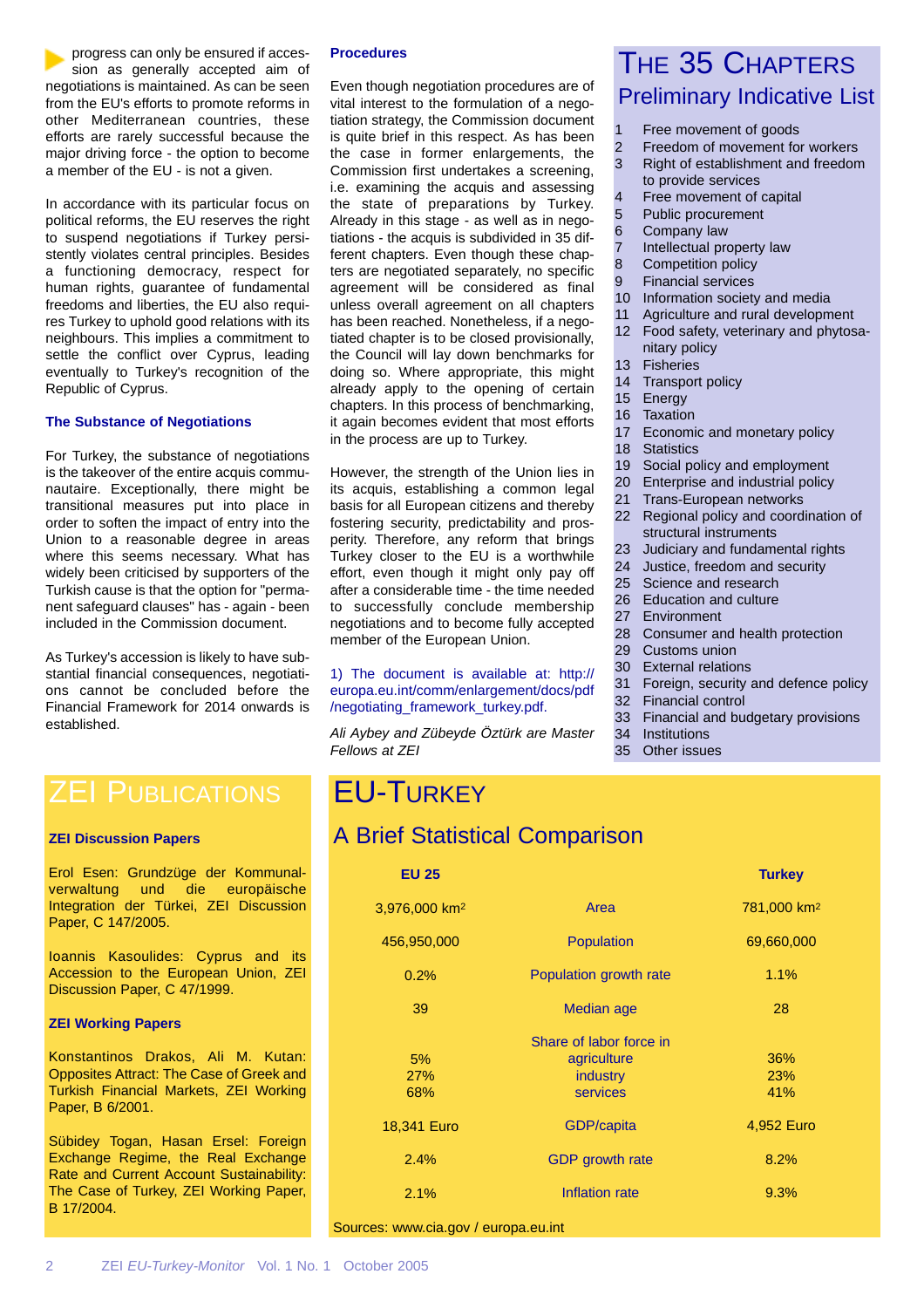## TURKEY'S CAPABILITY TO BECOME MEMBER OF THE EU

Ludger Kühnhardt

Since Mustafa Kemal's secularist reforms, Turkey has been almost irreversibly orientated towards Europe. Overcoming the collapse of the Ottoman Empire, the country was quite plain in its refusal to consider itself as part of the Arab world. On the contrary, Turkey stressed determinedly its independence from the Arab world: The Ottoman Empire belonged to the European community of states ever since the peace negotiations in Paris after the Crimean War (1856). As an early member of the Council of Europe (1949) as well as of NATO (1952), Turkey manifested its continuing orientation towards Europe, an orientation that has been widely recognized within the Atlantic community and Europe. The Association Agreement between the European Economic Community and Turkey (1963) explicitly opened the possibility for later EEC-membership. Furthermore, agreeing on the Customs Union in 1995 and the recognition of Turkey as a candidate to the EU in 1999 symbolised continuity and acceptance of

Turkey's European orientation. It would constitute a blatant betrayal of trust if Turkey's orientation towards Europe and European promises to Turkey were refused by the EU itself. Honesty is at the core of European credibility. It must not be destroyed carelessly.

For 1500 years, Anatolia has been part of early Christianity and - somewhat later - of Byzantium as well. The oldest Christian parishes outside of Jerusalem were situated on modern Turkish soil, just like the places of the early synods, that were of central importance for Christian development. Anatolia constituted the bridge for Christianity from the holy places of its origin to Europe. Without this bridge, it is hard to imagine how Europe could have become Christian. It is only possible, at the price of denying these roots, to declare Turkey an area that is a priori alien to Europe, notwithstanding the fact that the Muslim character of Anatolia over the past five centuries has become significant for today's appearance and perception of Turkey. Instead of claiming a principal and persisting difference, it would be more useful to

get Turkey involved in a debate on the Christian tradition of Anatolia. In this way, the respect for Turkey could be strengthened in the eyes of many Europeans. The example of Spain might be helpful in studying the difficulties of this process in a converse way. It took a very long time before the Islamic elements of the Andalusian tradition and identity were not only acknowledged, but even cherished.

From its beginnings, the European integration process implied the idea of reconciliation, as symbolised by the Franco-German rapprochement. The unresolved conflicts in the Aegean Sea and in the Balkans can only be overcome if the European Union treats all involved states and peoples in the region coherently. Consequently, a general stability in the whole of South-eastern Europe can only be guaranteed if all states of the region - including Albania - will be part of this community of law together with Turkey.

*Prof. Dr. Ludger Kühnhardt is Director at the Center for European Integration Studies*

# "HOW DO YOU FEEL ABOUT TURKEY?"

#### The Debates in the European Union

Andreas Marchetti

In Goethe's probably most well-known drama, Margaret asks Faust "How do you feel about religion?" If it comes down to the question of a potential EU-membership of Turkey, it is not only a question of religion even though this aspect is widely discussed - but implied, as in Goethe's drama, is the question after guiding principles and general views. Concerning the European integration project, "How do you feel about Turkey?" then is one of the central questions being asked these days. Apart from the Constitution, only few questions over the past years have known so much public attention and generated so many controversies throughout Europe as the issue of a potential Turkish EU-membership.

The question evidently is not an easy one to answer and one comes to a similar picture of Europe as Henry Kissinger who once complained that there was no unique telephone number to call in Europe. Accordingly, *the* opinion of Europe on Turkish EU-membership does not exist. On the contrary, the answer is characterized by an evident ambiguity. This ambiguity is due to very different layers of discussions

as well as the very structure of EU politics since there are multiple actors actively involved in the process.

QUOTE "The Contracting Parties shall examine the possibility of the accession of Turkey to the Community." Ankara Agreement, 1963

Although the first contractual relations between the European Economic Community and Turkey were concluded over forty years ago, it is up to today's politicians to decide whether former solemn declarations are still to be taken seriously or are merely relics of a time passed fifteen years ago. Even though the European Union and Turkey have intensified their relations over the past years and the Union confirmed Turkey's candidate status in 1999, the basic question whether Europe *wants* Turkey in or not is far from being answered today.

The most consequent institutional supporter of Turkey's ambitions can be seen in the European Commission, although it emphasizes its role as a referee in the process. So far, it has clearly highlighted the poten-

tial of Turkish EU-membership, while at the same time also pointing to the challenges the EU as well as Turkey will have to face. Besides weighing and articulating arguments for and against Turkish EU membership, the Commission has also emphasized that apart from the technical process of negotiating and implementing the acquis, Turkey will have to "win the hearts and minds of [...] European citizens"<sup>1</sup> if it wants to succeed. With its positive but realistic stance on Turkish accession, the Commission will act as a connective band between supporters and opponents.

### QUOTE

"Turkey is a candidate State destined to join the Union on the basis of the same criteria as applied to the other candidate States."

Helsinki European Council, 1999

Whereas the Commission has quite a clear standpoint, the dividing lines within the European Parliament are evident. The conservatives (EPP-ED) are even split on the question. The ones opposing Turkish full membership favour the concept of a "privileged partnership". This position,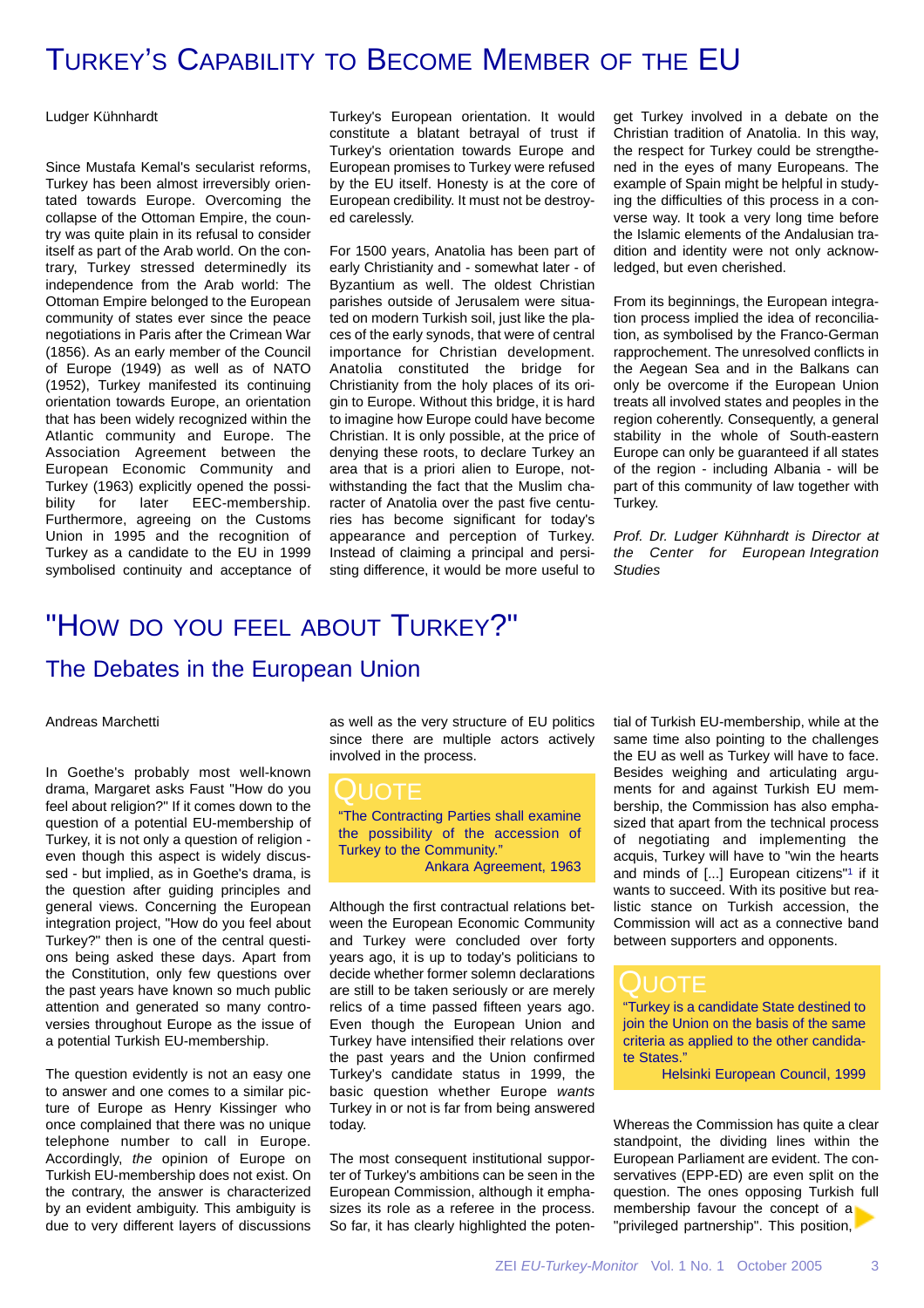quite common in the EU, might have been the cause for the continuous emphasis that negotiations are "openended", leaving enough room for interpretation. The Socialists, the second largest group in the EP, are more in favour of Turkey's ambitions even though they articulate fears of overstretching the EU. The liberals are even more clearly supportive of Turkish accession. All in all, the supporters currently hold a majority in the EP.2 However, this might change, just as the positions of governments do. The United Kingdom is - in accordance with British public opinion3 - rather supportive, whereas the French political elite is increasingly

### QUOTE

"The Commission considers that Turkey sufficiently fulfils the political criteria and recommends that accession negotiations be opened."

Commission Recommendation, 2004

sceptical, especially after the failed referendum on the European Constitution in May. Politicians finally seem to have become more cautious and more aware of public opinion - in France, 70% of the population are opposed to Turkey entering

### CHRONOLOGY

compiled by Rebecca Miltsch

**1959 September:** Turkey applies to join the European Economic Community as an associated member

**1963 September:** The Association Agreement ("Ankara Agreement") as well as the first financial protocol are concluded. The agreement aims at including Turkey into the Customs Union and opens the prospect to full EEC-membership

**1970 November:** Signature of the Additional Protocol and the second financial protocol

**1973 January:** The Additional Protocol enters into force

**1980 June:** The Association Council agrees to abolish customs duties on nearly all agricultural products by 1987

**1980 September:** Following a military coup d'etat, relations between Turkey and the EEC are being intermitted

**1986 September:** Under president Turgut Özal a revival of the association process between Turkey and the EEC is initiated

**1987 April:** Turkey applies for full EEC membership

the EU. Whereas President Jacques Chirac still cautiously supports Turkey, one of his major opponents, Nicolas Sarkozy, clearly favours the concept of a privileged partnership. In Germany, the green-socialist government under chancellor Gerhard Schröder had been defending Turkey's ambitions, however, the conservatives have left no doubt that they want a privileged partnership instead of full membership for Turkey - just in line with the German public as 74% are against Turkish membership in the EU.

Considering the current standpoints and latest developments, the major problem for Turkey is less that there are opponents - in any democratic system, opponents are natural, even necessary - but rather that there seems to be a tendency that the number of supporting governments is substantially decreasing over time. This decline in support seems mainly due to public opinion. As for the latest survey, in the enlarged EU, 52% of citizens are opposed to Turkish EU-membership and public opinion will - as it is a democratic process certainly and substantially influence governments' positions. It is therefore of central importance to take European publics seriously in the accession process. This

**1989 December:** The EEC-Commission acknowledges Turkey's eligibility for membership

**1996 January:** The Customs Union enters into force

**1999 December:** The Helsinki European Council officially recognises Turkey as a candidate state

**2001 March:** The EU Council agrees on the EU-Turkey Accession Partnership

**2001 March:** The Turkish government decides on its National Programme for the adoption of the acquis and enters into a process of political reforms

**2002 December:** The Copenhagen European Council declares that the EU will start accession negotiations with Turkey, provided the country fulfils the political criteria set out in Copenhagen

**2003 May:** The EU Council defines basic principles of the Accession Partnership

**2004 6 October:** The Commission issues its progress report on Turkey with a recommendation to start accession negotiations

**2004 17 December:** The Brussels European Council decides to open accession negotiations with Turkey on 3 October 2005

**2005 23 May:** The Turkish Economy

#### **JUOTE**

"Turkey sufficiently fulfils the Copenhagen political criteria to open accession negotiations."

Brussels European Council, 2004

conviction might just be the major driving force behind the Commission's suggestion to intensify the civil society dialogue. The necessity is clear: If Turkey wants to be successful, its government and supporters in Europe will have to convince people of the merits and advantages of Turkey joining the EU without neglecting the challenges. If they fail to do so, people will feel cheated and turn their back on Turkey. The substantial question, whether there will eventually be a European "yes" at the end of Turkey's quest for membership, will substantially be a question of citizens' feelings.

1) Cf. http://europa.eu.int/comm/external\_ relations/news/barroso/sp04\_545.htm.

2) Cf. the vote on 15 December 2004 in favour of opening accession negotiations. 3) Cf. for the following references to public opinion Eurobarometer 63.

*Andreas Marchetti is Research Fellow at ZEI*

Minister Ali Babacan is appointed chief accession negotiator for Turkey

**2005 29 June:** The Commission proposes a draft negotiating framework to the EU Member States

**2005 29 July:** Turkey signs the additional protocol to enlarge the scope of the Ankara Agreement to the ten new EU Member States, implying a recognition of the Republic of Cyprus

**2005 3 October:** Start of accession negotiations with Turkey

Sources: www.euractiv.com / ue.eu.int

*Rebecca Miltsch is currently working as an intern at ZEI*

## **ZEI PUBLICATIONS**

#### **ZEI Schriftenreihe**

Susanne Baier-Allen (ed.): Looking into the Future of Cyprus-EU Relations, Baden-Baden 1999 (ZEI-Schriftenreihe, 5).

Hüseyin Bagci / Jackson Janes / Ludger Kühnhardt (eds.): Parameters of Partnership: The U.S. - Turkey - Europe, Baden-Baden 1999 (ZEI-Schriftenreihe,  $14$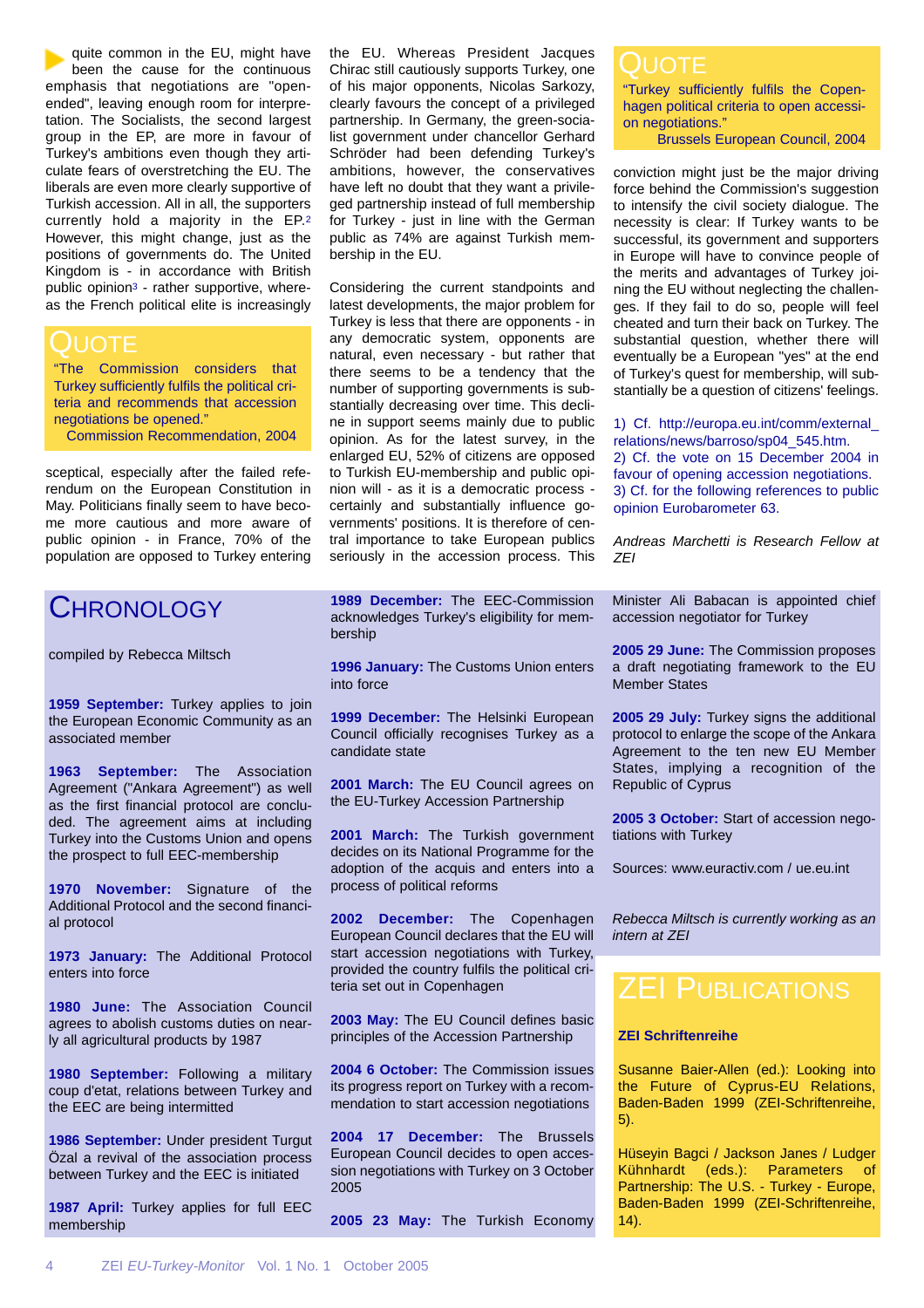## WILL THE EUROPEAN SUN RISE FROM THE BOSPORUS?

#### Volkan Altintas

Discussions on Turkey's eligibility for EUmembership have been dominant throughout debates on further enlargement of the European Union. One of the central issues has been and still is the question of whether Turkey can be considered European. Opponents often deny this by referring to geography. The Ahtisaari-Report, published in September 2004, however, disputed the validity of these geographic concepts because of their arbitrariness: "After the break-up of the Ottoman Empire, Turkey's territory was reduced to the point where only 3% fell within continental Europe. However, 11% of the Turkish population as well as Turkey's economic and cultural capital, Istanbul, are to be found within that space. Turkey lies clearly on the dividing line between Europe and Asia, its territory forming part of both continents. Whereas Europe's borders to the north, west and south are undisputed, those to the east and south-east remain fluid and open to interpretation."1

#### LIOTE

"The Union shall be open to all European States which respect its values and are committed to promoting them together."

Constitution for Europe, Art. I-1

Since geography fails to give a clear answer, the response must be political. As Turkey is located between Europe and Asia and borders on the Mediterranean, Aegean and Black Seas, it can serve as a bridge between the two spheres, as it has done since the founding of the republic. Turkey's development in the 20th century has resulted in a synthesis of westernization, secularism and democracy, combined with a free market philosophy. This mixture has become increasingly attractive for outside observers after the terrorist attacks of 11 September 2001. On the other hand, as Turkey is directly adjacent to the Balkans, the Caucasus and even the Middle East, it has to also be regarded as front-line state. With its population approaching the mark of 70 million, a solid infrastructure and a competitive work force, Turkey is not only of unique economic but also strategic importance.<sup>2</sup> Accordingly, former enlargement Commissioner Günter Verheugen realized that "at the latest with the accession of Turkey the EU will become a world wide player", indicating Turkey's importance for Europe since Europe has until now - mostly been an actor with a rather regional focus. Nonetheless, relations between Europe and Turkey are far from recent.

Already in 1963, the European Economic Community and Turkey signed an Association Agreement ("Ankara Agree-

ment"), which already included a perspective for later full membership. However, a formal application for membership was not put forward until 1987. When in 1995 the Customs Union was established, the process of bringing the EU and Turkey together intensified. In 1997, the Luxembourg European Council confirmed that Turkey was eligible for membership and just two years later, the Helsinki European Council granted candidate status to Turkey. After the European Council in 2002 had decided that if Turkey fulfils the Copenhagen political criteria, the EU would open accession negotiations, the European Council decided on 17 December 2004 to start negotiations with Turkey on 3 October 2005 provided six specified pieces of legislation were put into force. By June 2005, Turkey had fulfilled this condition as well and is now eagerly awaiting the opening of accession talks.

Whereas in Europe it is rather the centre-left that is supporting Turkey's accession to the European Union, the driving force behind Turkey's recent efforts is the centre-right Adalet ve Kalkinma Partisi (Justice and Development Party). The AKP, having its roots in Islamic political movements, came to power in November 2002. Ever since then, Prime Minister Recep Tayyip Erdogan and his government have been pushing for extensive reforms in order to prepare Turkey for EU-membership. These reforms have not only been greeted with enthusiasm. To the contrary, the government has made substantial efforts to convince rather skeptical groups of the importance of these reforms and thereby of the necessity to join the European Union. By now, the political fate of Prime Minister Erdogan seems directly linked to progress towards accession. This situation is due the fact that the AKP managed to form and maintain a coalition with the armed forces in favor of accession. By doing so, the prospect of EU-membership has served as the binding force between central groups in Turkish society, i.e. Muslim

democrats, secularists, military and business. However, this coalition is quite fragile and could easily be split and even turn itself against Erdogan and his government if the EU decides against what it has already committed itself to, as for example negotiating with Turkey in an open-ended process that is aiming at Turkish EU-membership nonetheless.3 This peculiar situation might explain the sometimes harsh and often even provocative tones by the government, demanding that the EU sticks to commitments. After all, the current government - voted into power by a vast majority in the last elections - has linked its fate closely to the issue of EU-accession. Nonetheless, as understandable as this might be, Turkey should also be very aware of the sensitivity of this issue in Europe. Therefore, the Turkish government needs to do its homework properly. This homework consists first of all in a good preparation of the negotiation process. Hence, it is quite surprising that besides Ali Babacan as chief negotiator, Turkey has failed so far to name a team of experts in charge of negotiations. In addition, if it comes to the adoption of the acquis, Turkey will have to look not only to the legislation passed but also to its implementation because any evaluation will be based on that. If all this is met and Turkey manages to even win the hearts of the people, the European sun might eventually rise from a Bosporus that will no longer indicate a divide between two continents but serve as a bridge.

1) Independent Commission on Turkey: Turkey in Europe: More than a promise?, available at: http://www.independentcommissiononturkey.org/pdfs/english.pdf.

2) Cf. www.tusiad.org.

3) Cf. Heather Grabbe: From drift to strategy: Why the EU should start accession talks with Turkey (CER essays), London 2004, p. 3.

*Volkan Altintas is Research Assistant at Akdeniz University, Antalya*



*The Bosporus: Separating or connecting? A. Marchetti*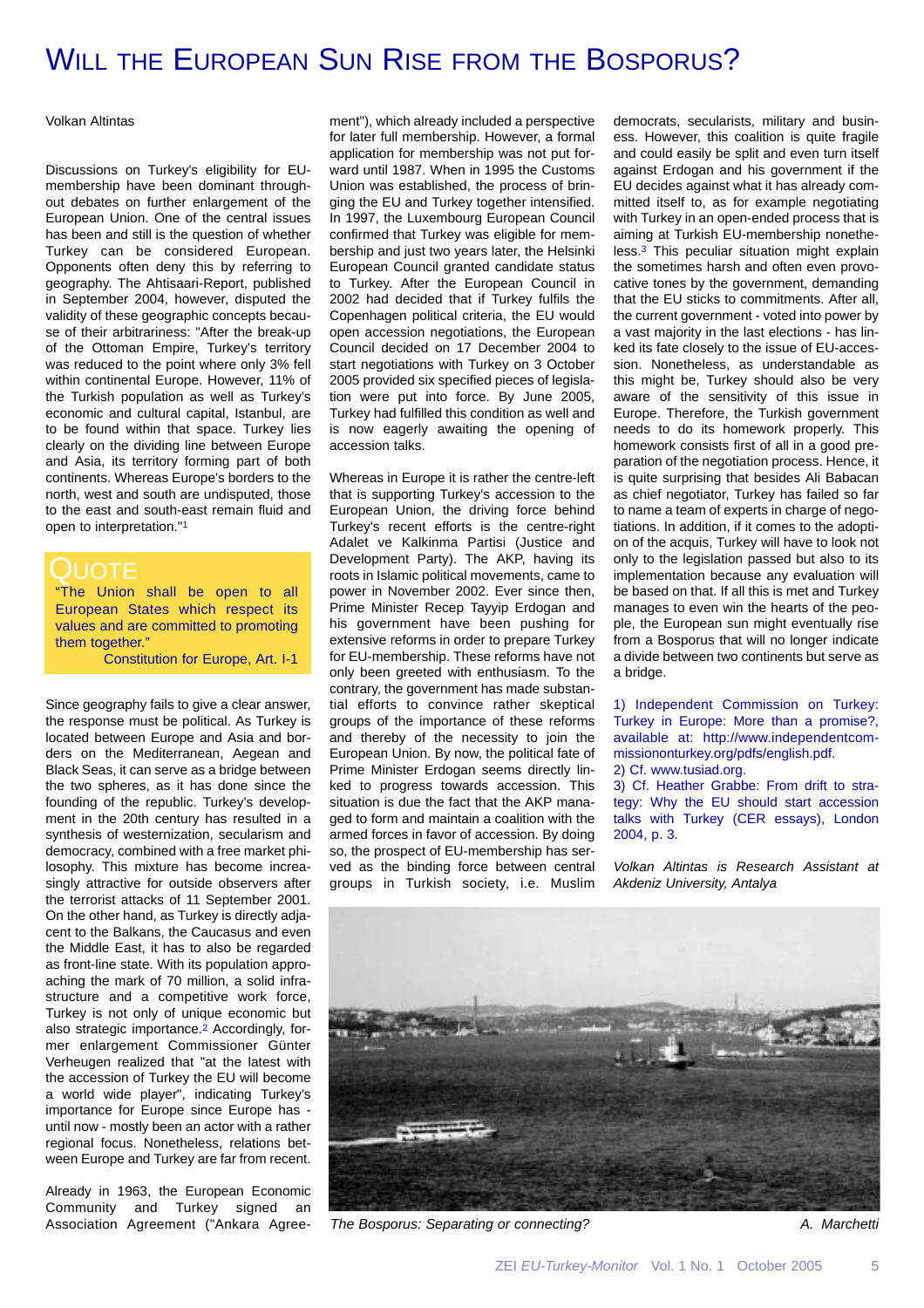## THREE QUESTIONS

#### to Rainer Korten

*Prelate Rainer Korten, priest of the diocese Hildesheim, is the first catholic priest in Antalya with an official Turkish work permit.*

The debates on Turkish EU-membership often focus on the terms "Muslim" and "Christian" that are frequently considered as antagonisms. In the upcoming accession negotiations with Turkey, do you see a chance to improve the mutual understanding between Muslims and Christians? What, precisely, would have to be done to achieve this?

I suppose that it is less reason that tells us to "do" something, but rather the challenges of our time that will force religions to converge increasingly. Particularly in the field of biomedicine, many urgent questions have emerged, reflecting on humans' value and dignity at the beginning and at the end of life. These questions cannot only be resolved technically. Basic questions like "what is a human?", "what gives him dignity?", "what constitutes his individuality?" cannot be answered by merely taking into account technical, biological, or medical knowledge. The monotheistic religions - Judaism, Christianity, and Islam are founded on the firm belief that humans are more than what they eat. Religions will have to converge to conjointly maintain mankind's faith in its innate dignity, individuality, and future beyond death. If all questions concerning the "how" of personal and universal relations can be clarified, the search for the "why", the "what for", and the general meaning in all this persists. For millenniums, religions have preserved the answers to these fundamental questions. Together, they owe these responses to the world. I believe that with today's multiplication and fragmentation of knowledge, the questions of humans after themselves will challenge religions in such a way that they will have to approach each other.

Intensifying the inter-religious dialogue also implies a mutual aptitude to learn. What can Christians learn from Islam and what can Muslims learn from Christianity?

Muslims certainly can learn from Christianity that the Holy Scriptures, that must be at the basis of religions, contain a core of truth that is well preserved in a shell adapted to prevailing circumstances. This means: It is a permanent task to search for the core, to clearly proclaim the essential, and by doing so to adapt to the needs of time so that people do not get lost in the accessories. Conversely, Christianity can learn from Islam that religion is not just a private matter. It should rather provide an

imprint for the whole of social structures, always respecting individuals' consciences.

The work of non-Muslim clergy in Turkey has repeatedly been described as problematic. What perspectives do you see for your work with regard to a possible membership of Turkey in the EU?

As a foreign priest of the German-speaking parish, the Turkish state has granted me all I need to exercise my service. However, this is still different for domestic churches. There indeed exist massive obstructions. But let us keep in mind: Turkey is a coun-

try with a 99.4% Muslim population. The road leading to Europe has to be built with the people. Changes in the religious sector, implemented at the speed of a highspeed train, can cause derailments. Where the very depths of people are being affected, everything has certainly to be treated with caution. I can imagine that in a tenyear-process on the way to Europe, Turkey and its people will realize that other religions do not pose a danger, but - on the contrary - religious minorities can enrich society.

*The interview was conducted by Andreas Marchetti, Research Fellow at ZEI*



*The Hagia Sophia (Ayasofya) in Istanbul - Symbol of Turkey's Christian and Muslim heritage. A. Marchetti*

# MUSLIMS IN THE EUROPEAN UNION

| <b>EU</b> member state                                           | Total population <sup>1</sup> | <b>Muslim population</b> | Percentage of                  |  |
|------------------------------------------------------------------|-------------------------------|--------------------------|--------------------------------|--|
|                                                                  |                               |                          | Muslim population <sup>2</sup> |  |
| Austria                                                          | 8.208.000                     | 372,800                  | 4.2 %                          |  |
| <b>Belgium</b>                                                   | 10.457.000                    | 382,870                  | 3.7%                           |  |
| <b>Cyprus</b>                                                    | 762,000                       | 210,000                  | 22%                            |  |
| <b>Czech Republic</b>                                            | 10.239.000                    | 20.000-30.000            | $2 - 3%$                       |  |
| <b>Denmark</b>                                                   | 5.419.000                     | 151.500                  | 2.8%                           |  |
| Estonia                                                          | 1.341.000                     | 5.000-10.000             | $0.36 - 0.72$ %                |  |
| France                                                           | 62.095.000                    | 5.000.000                | 8.1%                           |  |
| Finland                                                          | 5.246.000                     | 21.000                   | 0.4%                           |  |
| Germany                                                          | 82.583.000                    | 3.400.000                | 3.9%                           |  |
| Greece                                                           | 11.085.000                    | 372,600                  | 3.5%                           |  |
| <b>Great Britain</b>                                             | 59.754.000                    | 1.591.000                | 2.7%                           |  |
| <b>Hungary</b>                                                   | 10.064.000                    | 3.000                    | 0.02%                          |  |
| <b>Ireland</b>                                                   | 4.177.000                     | 10.000                   | 0.2%                           |  |
| <b>Italy</b>                                                     | 58.344.000                    | 705.000                  | 1.2%                           |  |
| Latvia                                                           | 2.306.000                     | 3.000                    | 0.12%                          |  |
| Lithuania                                                        | 3.423.000                     | 7.000                    | 1.9%                           |  |
| Luxembourg                                                       | 462,000                       | 7.500                    | 1.6%                           |  |
| <b>Malta</b>                                                     | 404.000                       | 3.000                    | $0.8 \%$                       |  |
| <b>Netherlands</b>                                               | 16.338.000                    | 750,628                  | 4.6 %                          |  |
| Poland                                                           | 38.091.000                    | 4.000                    | 0.005%                         |  |
| Portugal                                                         | 10.609.000                    | 40.000                   | 0.4%                           |  |
| Slovakia                                                         | 5.380.000                     | 10.829                   | 0.2%                           |  |
| Slovenia                                                         | 1.998.000                     | 30.247                   | 1.6%                           |  |
| Spain                                                            | 41.545.000                    | 402.000                  | 1.0%                           |  |
| <b>Sweden</b>                                                    | 9.077.000                     | 305.500                  | 3.4%                           |  |
| Sources: 1europa.eu.int / <sup>2</sup> Zentrum für Türkeistudien |                               |                          |                                |  |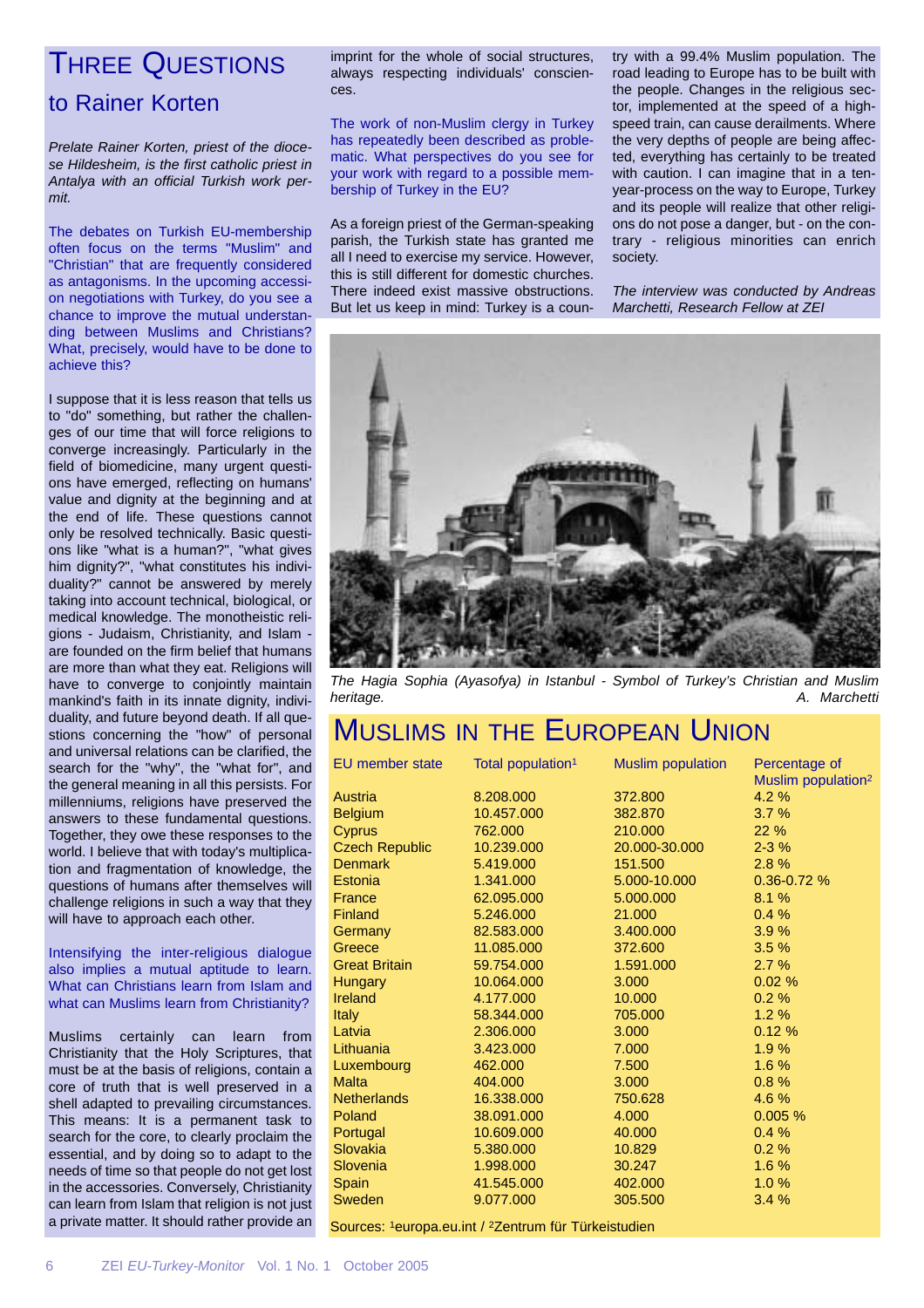### **TURKEY**

### Accession to the EU

Sübidey Togan

The recognition of Turkey as a candidate for accession at the Helsinki European Council in December 1999 ushered in a new era in the relations between Turkey and the EU. After the approval of the Accession Partnership by the Council and the adoption of the Framework Regulation on February 26, 2001, the Turkish Government announced its own National Program for the adoption of the Acquis Communautaire on March 19, 2001. In late 2004 another milestone was reached with the recommendation of the Commission of the European Communities that the European Council endorse the launching of formal accession negotiations and establish a timetable. The Copenhagen European Council in December 2002 concluded that "if the European Council in December 2004, on the basis of a report and a recommendation from the Commission, decides that Turkey fulfils the Copenhagen political criteria, the European Union will open accession negotiations with Turkey without delay". The December 2004 Council decided to start membership talks with Turkey on October 3, 2005.

Even though the process has now been launched, great uncertainties continue to prevail as to whether Turkey will be able to achieve its goal of accession to the EU. The EU, bogged down in constitutional referendums in France and Holland during May 2005 - supposedly by nativist resentments of immigrants - seeks a way out of its commitment to put Turkey on track for membership. Although it is too early to say that Turkey's prospects of joining the EU are over, they have been damaged not only by the French and Dutch referendums, but also by the expected return to power in Germany of the Christian Democratic Union, which is opposed to Turkish membership, and the lack of enthusiasm in other EU quarters to incorporate Turkey's predominantly Muslim and hence culturally different population as an equal partner. Time will reveal the ultimate outcome. What matters in the short to medium term for Turkey is the impact that continued progress towards achieving the conditions for membership will have. Turkey realizes that the EU is the focal point for reforms in a large number of policy areas, and that the pre-accession process will provide the means for using international harmonization as a tool in implementing a comprehensive reform strategy.

*Prof. Dr. Sübidey Togan, Department of Economics at Bilkent University, Ankara*

# "HOT ISSUES" The Tough Topics in Accession Negotiations

Volkan Altintas and Andreas Marchetti

European as well as Turkish elites generally agree that accession negotiations with Turkey will take about a decade. Even though no one can predict how this process will eventually end, some issues merit special attention because they are likely to be crucial for success or failure. Besides rather technical matters that arise from the need to take over the acquis communautaire, there are other topics that might prove just as important.

The free movement of persons is one of the few issues already explicitly taken into account for some kind of derogations. It is a sensitive topic, even though former enlargements have proven any fears of large migratory movements as false.

Recommendation: Turkey should try to negotiate this issue after having concluded other substantial chapters, leading perhaps to a sort of spillover if it comes to the willingness to find agreement here. Since Turkey strives for full membership, it should not accept any permanent derogations. It will, however, not be able to avoid any transitory arrangements.

With over 35% of its labour force working in agriculture, Turkey questions the EU's CAP arrangements.

Recommendation: Turkey's EU-membership prospect must facilitate the long-awaited and necessary reform of CAP. Here as well as in other issues - Turkey needs to make clear that it wants full membership and cannot opt for any second class treatment. With this legitimate stance, it will be up to the EU to move on the issue and reform its CAP *before* Turkey enters.

Out of the 25 EU-members, Turkey does not recognize Cyprus.

Recommendation: What holds true for Turkey, holds true for the EU as well - any second class treatment is not acceptable, therefore, Turkey will eventually have to recognize the Republic of Cyprus.

The issue of human rights and civil liberties is at the core of current opponents' concerns.

Recommendation: Turkey needs to take care that legislation in this area is not only passed but also strictly implemented.

More generally speaking, it will eventually depend on public opinion if Turkey can join the EU or not. Current surveys leave a devastating picture: a majority of Europeans oppose Turkish accession.

Recommendation: Turkey needs to put into practice a proper and sincere public relations policy, including civil dialogue. It should focus on its function as a bridge between Europe and Asia and stress its roots that can to a large degree also be considered "European" (Greek and Roman heritage, early Christianity, just to name the most prominent ones). If this last point is not met, the solution of the more technical issues is likely not to be sufficient to grant Turkey EU-membership. If it is met, however, even more technical problems might be overcome.

*Volkan Altintas is Research Assistant at Akdeniz University, Antalya / Andreas Marchetti is Research Fellow at ZEI*



*Leading the way through a tough negotiation process? Enlargement Commissioner Olli Rehn and Commission President José Manuel Barroso with Turkish Prime Minister Recep Tayyip Erdogan. European Communities*